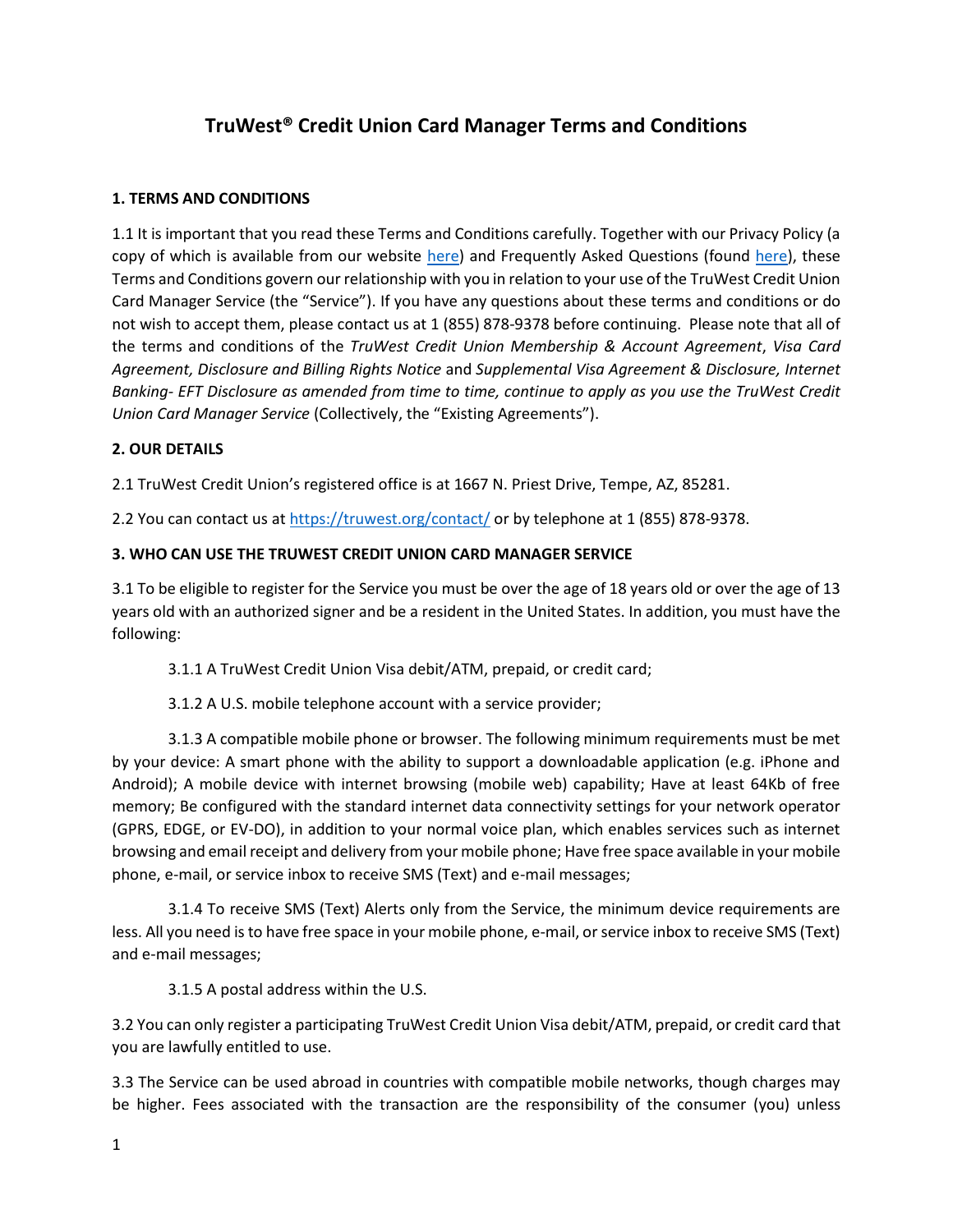otherwise disclosed by TruWest Credit Union. Please refer to the TruWest Credit Union Schedule of Fees, Rate and Fee Schedule provided to you by TruWest Credit Union with regards to fees.

3.4 You are responsible for ensuring your use of the software application does not cause you to breach any other agreement to which you are a party (e.g. with your mobile network operator).

## **4. REGISTRATION**

4.1 Once you have entered your registration details, you will be asked to confirm that the information is correct. If the information is not correct, you can revisit your registration and correct any mistakes before confirming and submitting your registration to us. It is your responsibility to ensure that your registration is correct before submitting it to us. If you have any problems with your registration, please contact our support line at 1 (855) 878-9378.

4.2 When you submit your registration, you are requesting to subscribe to the Service. We may reject your registration if you are not one of our customers or otherwise fail to satisfy any of the criteria listed above. If we accept your registration, we will then send you a text message, which will allow you to download a mobile software application to your mobile phone. Use of the software application is subject to the terms and conditions of the software license in these Terms and Conditions. By downloading the software application, you accept the terms of the software license. You should review the software license prior to accepting the terms.

4.3 When we receive your Visa debit/ATM, prepaid, or credit card account information, we will automatically verify that the information entered is correct, and that the card account belongs to you. Once these details are verified, your card will be activated for the Service.

4.4 When you first use the service on your mobile phone, you will also be asked to choose a security passcode that you will need to enter each time you wish to use the Service. You must keep this passcode safe and not write it down or disclose it to anyone.

4.5 Please refer to the *TruWest Credit Union Membership & Account Agreement* and *Visa Card Agreement, Disclosure and Billing Rights Notice* and *Supplemental Visa Agreement & Disclosure, as amended from time to time* for information on your liability for unauthorized activity to your account.

# **5. THE TRUWEST CREDIT UNION CARD MANAGER SERVICE**

5.1 The Service provided by TruWest Credit Union is a service that gives you access to account information. Please note that we may add new services from time to time.

5.2 The complete range of services offered as part of our Service may include:

- 5.2.1 Balance inquiries;
- 5.2.2 Mini statements (transaction history);

5.2.3 Transfers between accounts associated with your registered card (e.g. Checking and Savings);

5.2.4 SMS (text), Push (application), and Email alerts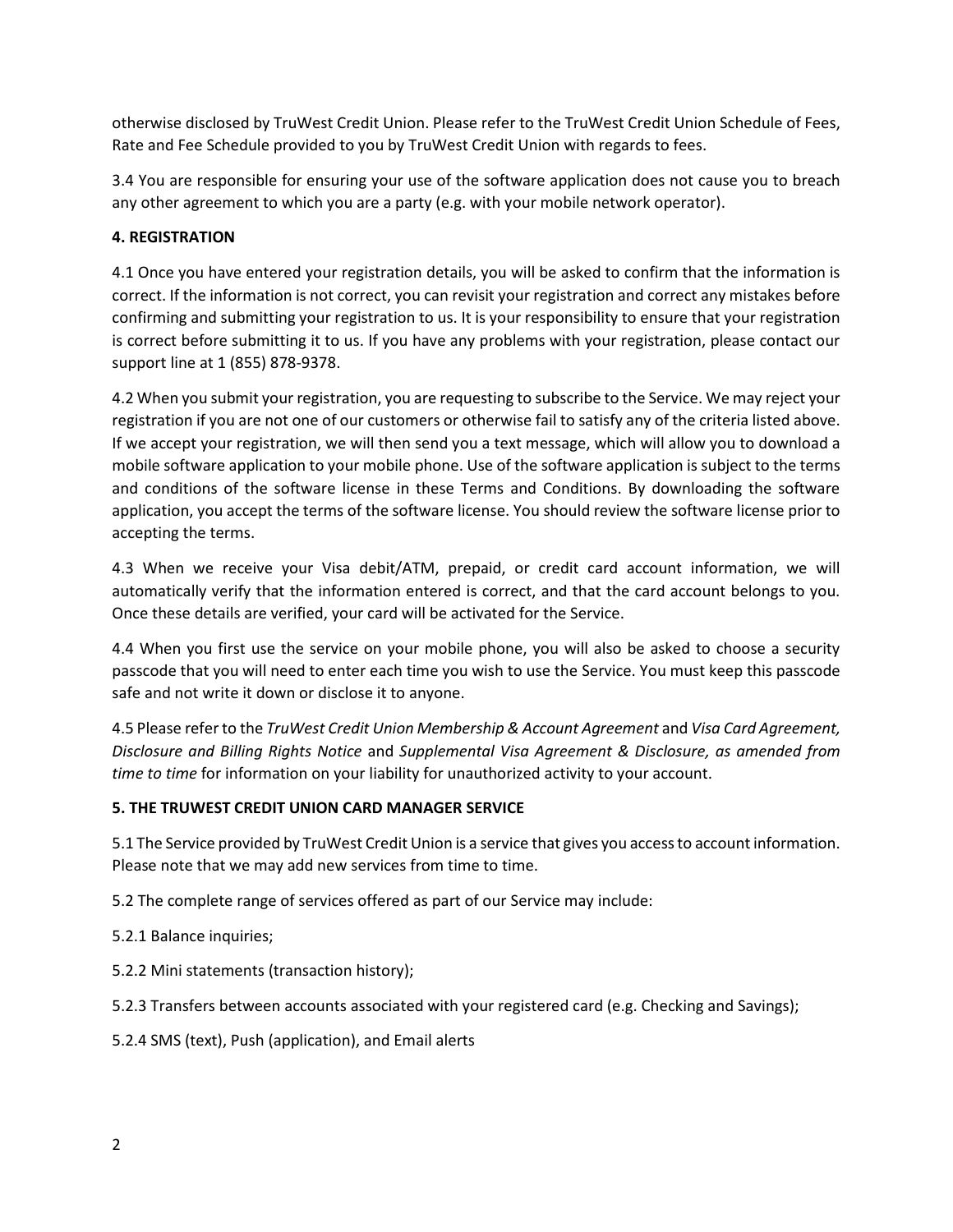5.3 The Service is normally available 24 hours a day, 7 days a week, and 365 days a year apart from planned downtime, circumstances beyond our reasonable control, outages on any mobile phone network, or where you are not in an area of mobile coverage.

5.4 Further you acknowledge that we may withdraw, change or cancel all or part of the Service without notice.

## **6. AUTHORITY**

6.1 You authorize TruWest Credit Union and anyone acting on our behalf to accept and act on your instructions and (where relevant) to pay into and from your account(s) the amounts involved when a transaction has been authenticated by the use of the security procedure which is set out below. You acknowledge and agree your authority may be on an account that could otherwise only be operated by two or more persons.

6.2 You agree that if you have a joint account we will act on the instructions of either you or the other account holder(s), but you are each responsible for all transactions carried out and for the repayment of any resultant borrowing which arises on your account.

## **7. SECURITY PROCEDURE**

7.1 You must keep your security details secret and take all reasonable precautions to prevent unauthorized or fraudulent use of them.

7.2 You must not disclose your security details to any other person or record your security details in any way that may result in them becoming known to another person.

7.3 Please note that after initial registration we will never contact you (or ask anyone to do so on our behalf) with a request to disclose your security details in full. If you receive any such request from anyone (even if they are using our name and logo and appear to be genuine), then it is likely to be fraudulent and you must not supply your security details to them under any circumstances. Additionally, you should report any such requests to us immediately. If you fail to do so, you may be liable for any unauthorized transactions on your account(s).

7.4 If you suspect that anyone knows your security details, you must contact us immediately. If you fail to do so, you may be liable for any unauthorized transactions on your account confirmed by use of your security details.

7.5 You will be responsible for all instructions received from us between the time you pass the security procedure until the time you exit from the Service. Please note that this includes any input errors or instructions sent by someone other than yourself, so please do not leave your mobile phone unattended while you are still logged onto the Service.

7.6 You acknowledge that you are responsible for all transactions carried out using the Service on your mobile phone, which may include but not be limited to the payment of fees or other charges.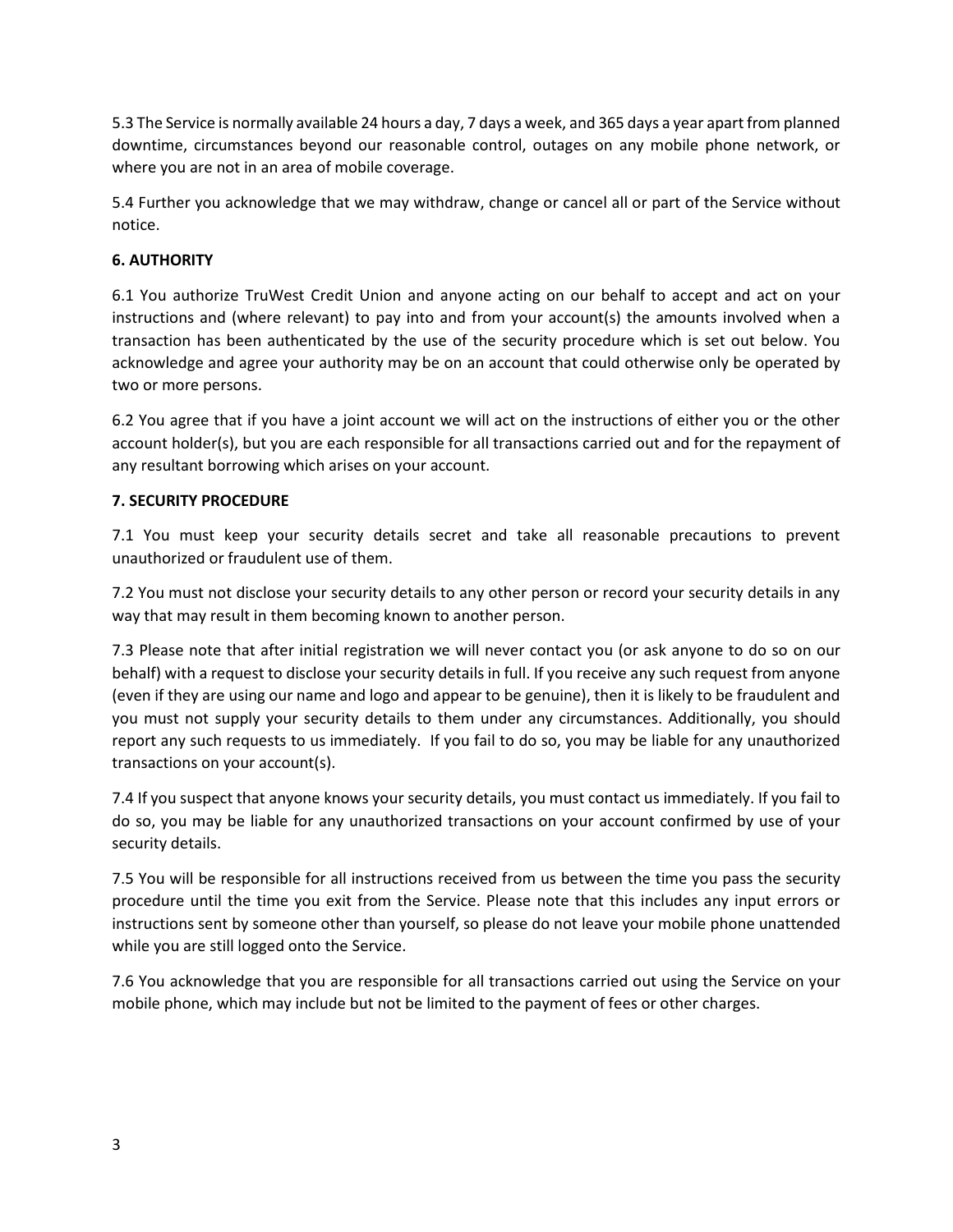## **8. CHARGES**

8.1 There may be taxes and fees related to the Service that are charged by your mobile phone operator and you should contact your mobile operator for details of their charges (if any) for the Service. For example, standard data and message rates may apply. All charges include any applicable sales taxes.

8.2 You agree to pay for the Service in accordance with the charges outlined in the cardholder regulations or as provided in TruWest Credit Union's Schedule of Fees, Rate and Fee Schedule and as provided in the Existing Agreements, and agree that current charges may be amended from time to time. You authorize us to debit automatically the card account you have selected for use with the Service for all charges in connection with your use of the Service. In the future, we may add to or enhance the features of the Service. By using such added features or enhancements, you agree to pay for them in accordance with the charges outlined in the cardholder regulations or as provided in TruWest's Credit Union's Schedule of Fees, Rate and Fee Schedule and as provided in the Existing Agreements.

#### **9. ADDING EXTRA CARDS**

9.1 You may add another card and additional features to the Service from within the software application at any time by following the simple steps in the application software. We will automatically verify each new card request before activating the card for the Service.

#### **10. LIABILITY**

10.1 These Terms and Conditions do not exclude our liability (if any) to you for any matter which it would be illegal for us to exclude or to attempt to exclude our liability.

10.2 To the extent permitted by applicable law, we are not liable for any losses you suffer arising from fraudulent use of your card where this results from you not keeping your security details safe as recommended by us.

10.3 If your mobile phone is lost or stolen, you must tell us (by contacting TruWest Credit Union at 1 (855) 878-9378) as soon as is reasonably practicable, and in any case within 24 hours of the loss or theft. In addition, it is your responsibility to advise your mobile phone provider of the loss or theft of your mobile phone. Until you tell us that any of these things have happened we will continue to provide the Service to your mobile phone and you may be liable for unauthorized activity. Please refer to the *Existing Agreements* for further information on your liability for unauthorized activity on your account.

10.4 We are not liable if you enter any erroneous information or details when you use the Service (e.g. if you key in the wrong mobile number).

10.5 If we believe that you or someone else is using or has obtained, or may use or obtain the Service illegally, fraudulently or improperly, then we may cancel or suspend your use of the Service without notice.

10.6 We will not be liable to you if the Service is not available to you due to any planned downtime, circumstances beyond our reasonable control, or outages on any mobile phone network or where you are not in an area of mobile coverage.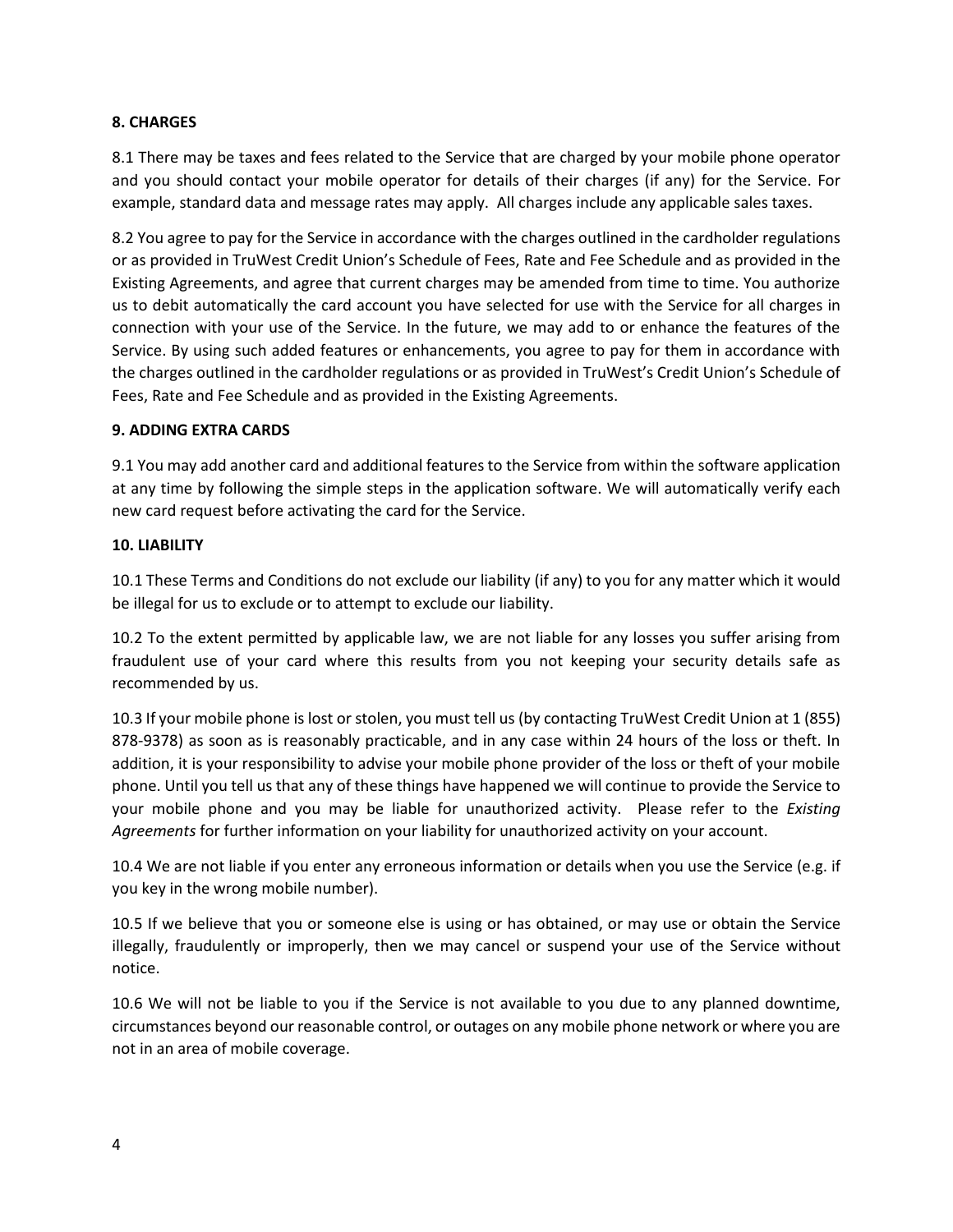10.7 The TruWest Credit Union Card Manager application and Service is provided "as is" with no representation, guarantee, or warranty of any kind as to its functionality. We cannot guarantee the application will be compatible with every type of mobile phone.

10.8 TRUWEST CREDIT UNION, VISA INC. AND THEIR RESPECTIVE SUBSIDIARIES, AFFILIATES, LICENSORS, SERVICE PROVIDERS, CONTENT PROVIDERS, EMPLOYEES, AGENTS, OFFICERS, DIRECTORS AND THE MANUFACTURER OF YOUR MOBILE PHONE WILL NOT BE LIABLE FOR ANY INCIDENTAL, DIRECT, INDIRECT, PUNITIVE, ACTUAL, CONSEQUENTIAL, SPECIAL, EXEMPLARY, OR OTHER DAMAGES, INCLUDING LOSS OF REVENUE OR INCOME, PAIN AND SUFFERING, EMOTIONAL DISTRESS, OR SIMILAR DAMAGES, EVEN IF TRUWEST CREDIT UNION HAS BEEN ADVISED OF THE POSSIBILITY OF SUCH DAMAGES. IN NO EVENT WILL THE COLLECTIVE LIABILITY OF TRUWEST CREDIT UNION, VISA AND THEIR RESPECTIVE SUBSIDIARIES, AFFILIATES, LICENSORS, SERVICE PROVIDERS, CONTENT PROVIDERS, EMPLOYEES, AGENTS, OFFICERS, DIRECTORS AND THE MANUFACTURER OF YOUR MOBILE PHONE TO ANY PARTY (REGARDLESS OF THE FORM OF ACTION, WHETHER IN CONTRACT, TORT, OR OTHERWISE) EXCEED \$100.

10.9 IN NO EVENT WILL TRUWEST CREDIT UNION BE LIABLE FOR ANY DAMAGES, INCLUDING WITHOUT LIMITATION DIRECT OR INDIRECT, SPECIAL, INCIDENTAL, OR CONSEQUENTIAL DAMAGES, LOSSES OR EXPENSES ARISING FROM THE TRUWEST CREDIT UNION CARD MANAGER SERVICE OR USE THEREOF OR INABILITY TO USE BY ANY PARTY, OR IN CONNECTION WITH ANY FAILURE OF PERFORMANCE, ERROR, OMISSION, INTERRUPTION, DEFECT, DELAY IN OPERATION OR TRANSMISSION, COMPUTER VIRUS OR LINE OR SYSTEM FAILURE, EVEN IF WE, OR OUR REPRESENTATIVES, ARE ADVISED OF THE POSSIBILITY OF SUCH DAMAGES, LOSSES OR EXPENSES.

# **11. YOUR RIGHT TO CANCEL**

11.1 If you wish to deactivate your account, simply select the "Cancel Service" or "Cancel Account" option, follow the instructions and then delete the software application from your mobile phone.

11.2 It is your responsibility to delete the software application from your mobile phone if you change your mobile phone or dispose of it.

11.3 You agree that we will not be liable to you or any third party for any modification or discontinuance of the Service.

# **12. OTHER IMPORTANT INFORMATION**

12.1 We have the right to change these Terms and Conditions at any time. Please refer to the TruWest Credit Union Card Manager Service Terms and Conditions document on our website disclosures link for any updates.

12.2 If we believe that any price increase or change to the Terms and Conditions is likely to cause you material disadvantage we will let you know as soon as possible prior to any change.

12.3 If you do not agree with any change to the Terms and Conditions, you are free to stop using the Service at any time. If you wish us to deactivate your account, simply select the "Cancel Service" or "Cancel Account" option, follow the instructions, and then delete the software application from your mobile phone.

12.4 We advise you to keep a copy of these Terms and Conditions for your information and reference.